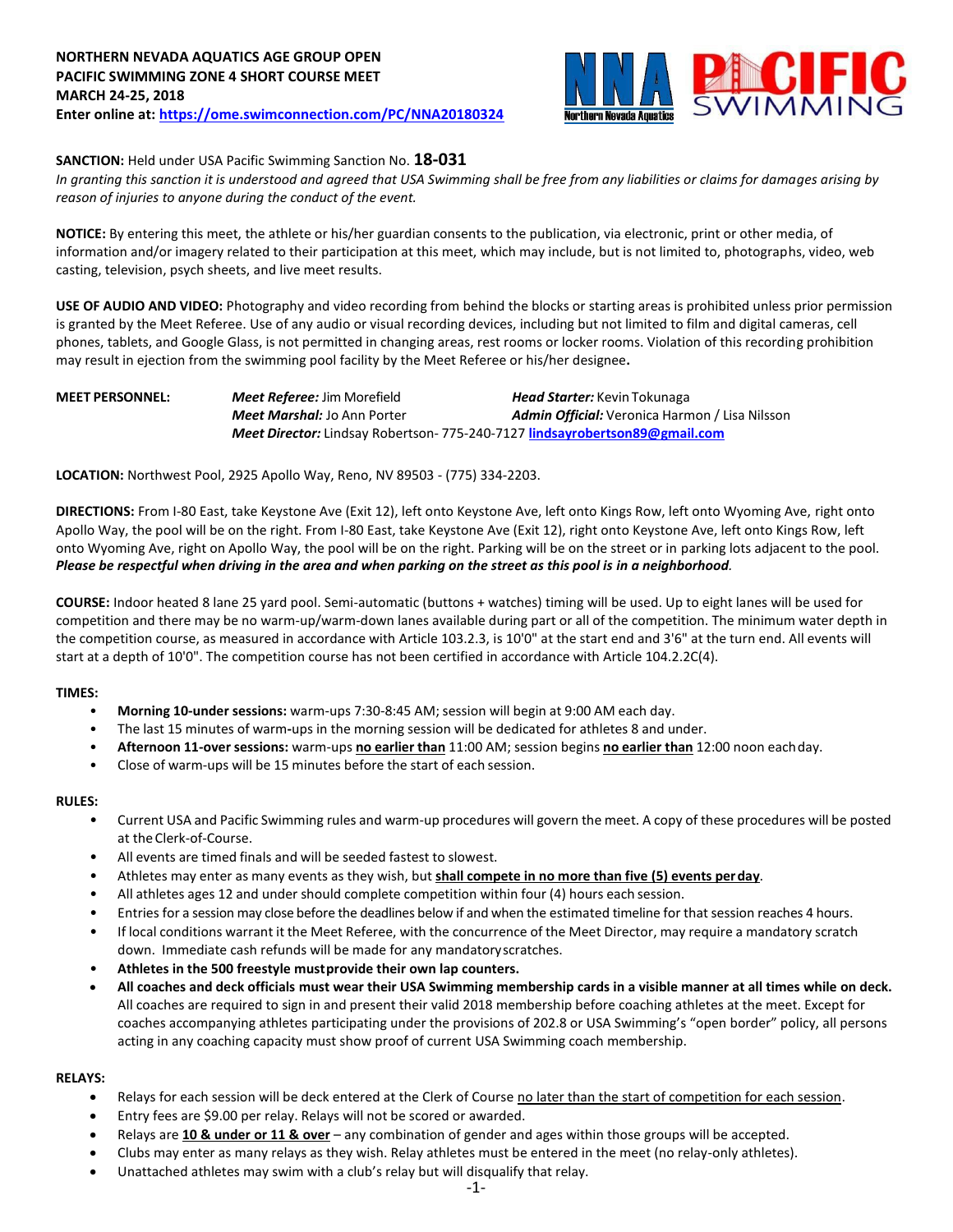**ATTENTION HIGH SCHOOL ATHLETES:** If you are a California (CIF) high school athlete in season, you need to be Unattached from this meet. It is the athlete's responsibility to be Unattached from this meet. You can UN-attach at the meet if necessary. This does not apply to California or Nevada athletes swimming under the rules of the **Nevada Interscholastic Activities Association (NIAA)**.

**UNACCOMPANIED ATHLETES:** Any USA Swimming athlete-member competing at the meet must be accompanied by a USA Swimming member-coach for the purposes of athlete supervision during warm-up, competition and warm-down. If a coach-member of the athlete's USA Swimming Club does not attend the meet to serve in said supervisory capacity, it is the responsibility of the athlete or the athlete's legal guardian to arrange for supervision by a USA Swimming member-coach. The Meet Director or Meet Referee may assist the athlete in making arrangements for such supervision; however, it is recommended that such arrangements be made in advance of the meet by the athlete's USA Swimming Club Member-Coach.

**RACING STARTS:** Each athlete entered into this meet must be certified by a USA Swimming member coach as being proficient in performing a racing start or must start the race in the water. It is the responsibility of the athlete or the athlete's legal guardian to ensure compliance with this requirement.

**RESTRICTIONS:** the following prohibitions apply to all areas of the meet venue including the pool deck, locker rooms, spectator seating, standing areas, and all areas used by athletes during the meet and during warm-up periods

- No smoking or use of tobacco products.
- No sale or use of alcoholic beverages.
- No glass containers.
- No propane heaters except for snack bar/meet operations.
- All shelters must be properly secured. No athlete or team canopies may be placed on the pool deck.
- Deck space will be limited; there is additional outside space in the adjacent park. Please plan accordingly based on weather.
- Changing into or out of swimsuits other than in locker rooms or other designated areas is prohibited.
- **No animals except working service animals are permitted.**
- Destructive devices, to include but not limited to, explosive devices and equipment, firearms (open or concealed), blades, knives, mace, stun guns and blunt objects are strictly prohibited in the swimming facility and its surrounding areas. If observed, the Meet Referee or his/her designee may ask that these devices be stored safely away from the public or removed from the facility. Noncompliance may result in the reporting to law enforcement authorities and ejection from the facility. Law enforcement officers (LEO) are exempt per applicable laws.
- Coaches, parents and siblings are not allowed in any of the swimming pools.
- During general warm-ups athletes must enter the pool feet-first with one hand in contact with the deck or gutter (3-point entry).
- Operation of a drone, or any other flying apparatus, is prohibited over the venue (pools, athlete/coach areas, spectator areas and open ceiling locker rooms) any time athletes, coaches, officials and/or spectators are present.

### **ELIGIBILITY:**

- Athletes must be current athlete members of USA Swimming and enter their name and registration number exactly as shown in their USA Swimming registration. If this is not done, it may be difficult to match the athlete with the registration and times database. The meet host must check all athlete registrations against the SWIMS database and if not found to be registered, the Meet Director shall accept the registration at the meet (a \$10 surcharge will be added to the regular registration fee). Duplicate registrations will be refunded bymail.
- Disabled athletes are welcome to attend this meet and should contact the Meet Director or Meet Referee regarding any special accommodations on entry times and seeding per Pacific Swimmingpolicy.
- Any deck entries, and any athletes 19 years of age and over, shall swim for time only, and shall not receive awards or score points.
- The athlete's age will be the age of the athlete on the first day of themeet.

**ENTRY TIMES:** Entries must be submitted using the athlete's best short-course yards time for each event (converted times allowed). All entry times must be in yards. Entries with **"NO TIME" (NT) will be accepted**. Relay entry times may be coach-estimated.

**ENTRY FEES:** \$4.00 per event plus a \$9.00 per athlete participation fee, and \$9.00 per relay team. **NO REFUNDS** will be given except in the case of mandatory scratch-down. Entries will be rejected if not accompanied by the required fees.

**ENTRY DEADLINES:** entries will be accepted by mail or online until the applicable deadline listed below, **or when a session becomes full and is closed early per the rules section above, whichever is first.** NO ENTRY CHANGES WILL BE ALLOWED. **Check <https://ome.swimconnection.com/PC/NNA20180324> for session open or closed status.**

**DECK ENTRIES:** deck entries **may** be accepted at the Clerk of Course during this meet, for time only and subject to proof of USA Swimming registration. Deck entries will **not** be accepted after the event has closed for seeding or the session is full.

**ONLINE ENTRIES:** Go to **<https://ome.swimconnection.com/PC/NNA20180324>** to receive an immediate entry confirmation. The "billing information" email should be brought to the meet as proof of entry. This method requires payment by credit card. Swim Connection LLC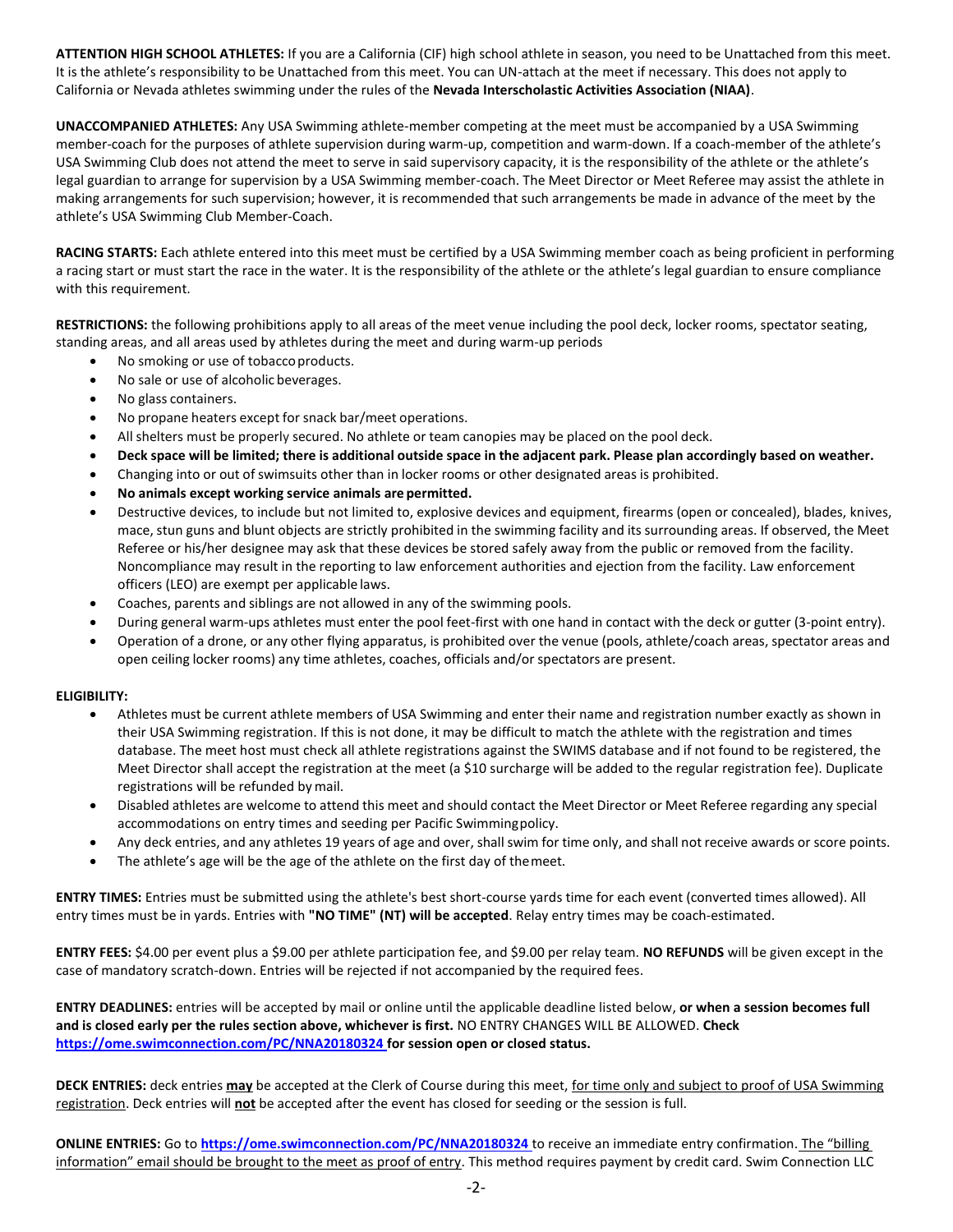charges a processing fee for this service, equal to \$1 per athlete plus 5% of the total Entry Fees. Please note that the processing fee is a separate fee from the Entry Fees. If you do not wish to pay the processing fee, enter the meet using a mail entry. **Entering online is a convenience, is completely voluntary, and is in no way required or expected of an athlete by Pacific Swimming.** Online entries will be not be accepted after **Wednesday, March 14th, 2018, at 11:59 pm**.

**MAILED/HAND DELIVERED ENTRIES:** Entries must be on the attached consolidated entry form. Forms must be filled out completely and printed clearly with athlete's best yards time. Entries must be **postmarked by midnight, Monday, March 12th, 2018** or **hand delivered by 5:00pm, Wednesday, March 14th, 2018, and may be rejected if a session is already full**. Entries submitted after these times will be held for possible conversion to deck entries at the meet if space is available, subject to receipt of the required entry fees and proof of registration. Requests for confirmation of receipt of entries should include a self-addressed envelope.

| Make checks payable to:       | <b>Northern Nevada Aquatics</b> | Or Hand Deliver: by 5:00 pm Wed. March 14 2018 to: |
|-------------------------------|---------------------------------|----------------------------------------------------|
| Mail payment with entries to: | Northern Nevada Aquatics        | NNA AGO Entries                                    |
|                               | NNA Age Group Open              | 4570 Rio Encantado Lane                            |
|                               | 1135 Terminal Way #106          | Reno, NV 89502                                     |
|                               | Reno, NV 89502                  |                                                    |

**CHECK-IN:** The meet will be deck seeded. Athletes must check-in at the Clerk-of-Course. No event shall be closed more than 30 minutes before the scheduled start of the session. Close of check-in for all events shall be no more than 60 minutes before the estimated time of the start of the first heat of the event. Athletes who do not check-in will not be allowed to compete in the event.

**SCRATCHES & NO-SHOWS:** Any athletes not reporting for or competing in an individual timed final event shall not be penalized. Athletes who must withdraw from an event after it is seeded are requested to inform the referee immediately.

**AWARDS:** Distinctive awards will be given to 1st through 8th place for each age group, 6 & under, 7-8, 9-10, 11-12, 13-18 for each event. Points will be awarded as follows (9-7-6-5-4-3-2-1) for 1st through 8th. Individual High-Point and Runner-up awards will be awarded for 6 & under, 7-8, 9-10, 11-12, and 13 & over in both boy and girl age groups. All awards must be picked up at the meet, *NO* awards will be mailed. Athletes 19 years of age or over shall swim for time only and shall not receive awards or score points.

**ADMISSION:** Free. **PROGRAMS:** Available for a fee.

**SNACK BAR:** A limited snack bar will be available during the meet.

**HOSPITALITY:** Lunch and limited hospitality will be available to all working officials and coaches.

**MISCELLANEOUS:** No overnight parking is allowed. Facilities will not be provided after meet hours. **Deck space will be limited; there is additional outside space in the adjacent park. Please plan accordingly based on weather.**

**TIMERS:** Clubs will be assigned lanes based on the number of participating athletes from each club *(host club will not be expected to time)*. The individual Clubs will be responsible for scheduling their own timers for their assigned lanes for each session.

**MINIMUM OFFICIALS:** All available USA Swimming Member certified officials are welcomed and encouraged to work at this meet. As the number of certified officials allows, interested parents/trainees are also welcome to shadow working officials for education and/or mentoring. Participating clubs are *requested* to provide at least the following number of certified and carded officials for each session:

| Club athletes entered in session | <b>Trained and carded officials</b><br>requested |  |  |  |  |  |
|----------------------------------|--------------------------------------------------|--|--|--|--|--|
| $1 - 10$                         |                                                  |  |  |  |  |  |
| 11-25                            |                                                  |  |  |  |  |  |
| 26-50                            |                                                  |  |  |  |  |  |
| $51 - 75$                        |                                                  |  |  |  |  |  |
| 76-100                           |                                                  |  |  |  |  |  |
| 101 or more                      |                                                  |  |  |  |  |  |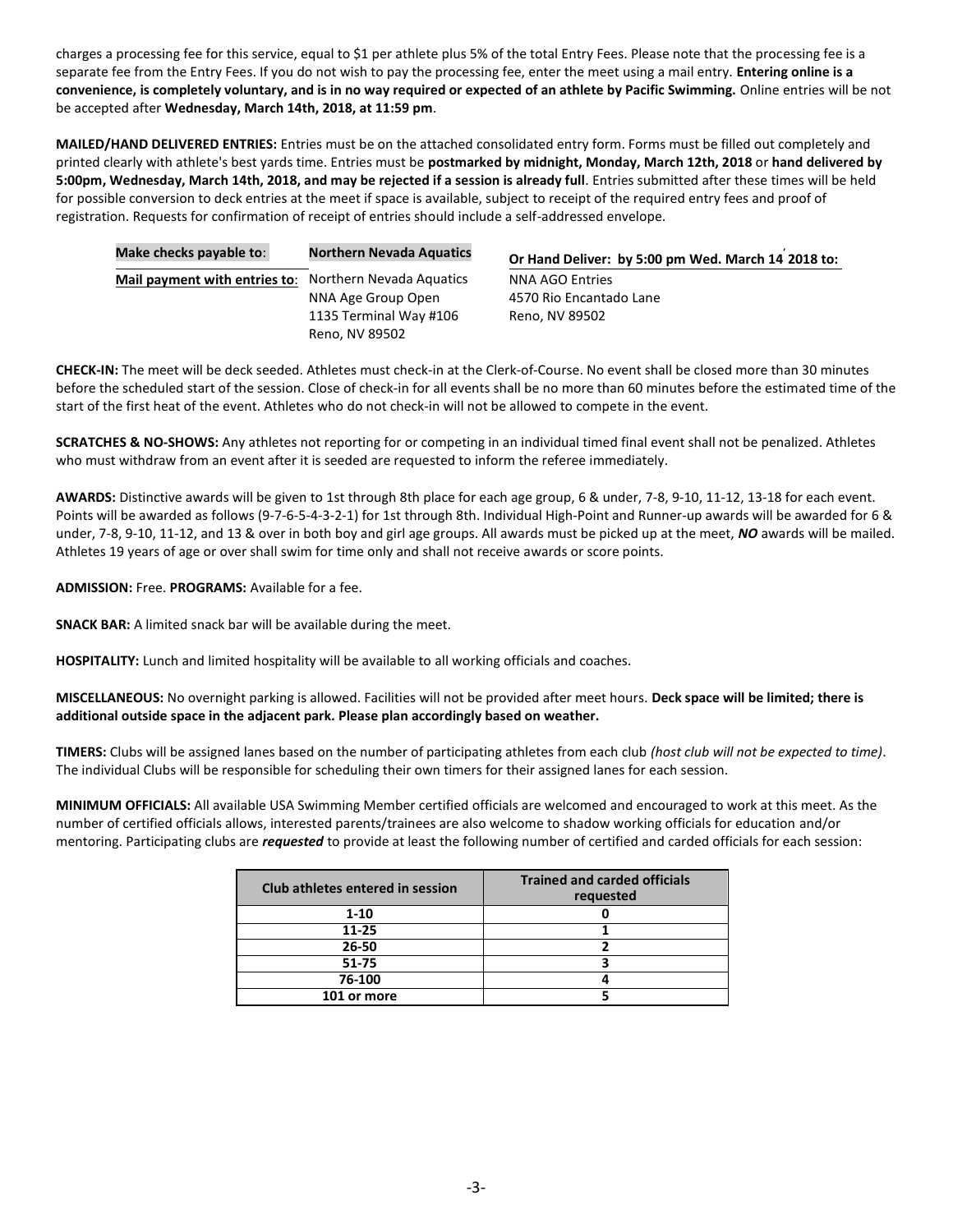# **EVENT SUMMARY**

| <b>Saturday - March 24</b>                                          |                 |            |                                                                 |  | <b>Sunday - March 25</b> |                |                |              |  |
|---------------------------------------------------------------------|-----------------|------------|-----------------------------------------------------------------|--|--------------------------|----------------|----------------|--------------|--|
| 8 & under                                                           | $9 - 10$        | $11 - 12$  | 13 & over                                                       |  | 8 & under                | $9 - 10$       | $11 - 12$      | 13 & over    |  |
| 25 Free                                                             | 200 Free        | 200 IM     | 200 IM                                                          |  | 50 Free                  | 200 IM         | 200 Free       | 200 Free     |  |
| 100 IM                                                              | 100 IM          | 100 Free   | 100 Free                                                        |  | $25$ Fly                 | 50 Free        | 200 Breast     | 200 Breast   |  |
| 50 Fly                                                              | 50 Fly          | 100 Fly    | 100 Fly                                                         |  | 50 Back                  | <b>100 Fly</b> | 50 Breast **   | 50 Breast ** |  |
| 25 Back                                                             | 100 Back        | 200 Back   | 200 Back                                                        |  | 25 Breast                | 50 Back        | 100 Back       | 100 Back     |  |
| 50 Breast                                                           | 50 Breast       | 50 Back ** | 50 Back **                                                      |  | 100 Free                 | 100 Breast     | <b>200 Flv</b> | 200 Fly      |  |
|                                                                     | <b>500 Free</b> | 100 Breast | 100 Breast                                                      |  |                          | 100 Free       | 50 Fly **      | 50 Fly **    |  |
|                                                                     |                 | 100 IM     | 100 IM                                                          |  |                          |                | 50 Free        | 50 Free      |  |
|                                                                     |                 | 500 Free * | 500 Free *                                                      |  |                          |                | 400 IM         | 400 IM       |  |
| 11 & over - 4 x 50 Medley Relay<br>10 & under - 4 x 50 Medley Relay |                 |            | 10 & Under - 4 x 50 Free Relay<br>11 & over - 4 x 50 Free Relay |  |                          |                |                |              |  |

# **SCHEDULE OF EVENTS**

| <b>AM SESSION - 10 &amp; UNDER</b> |                                |            |                          |            |                              |            |  |  |
|------------------------------------|--------------------------------|------------|--------------------------|------------|------------------------------|------------|--|--|
|                                    | Saturday - March 24            |            | <b>Sunday - March 25</b> |            |                              |            |  |  |
| Event<br>#                         | Event                          | Event<br># |                          | Event<br># | Event                        | Event<br># |  |  |
| 1                                  | 9-10 200 Free                  |            |                          | 37         | 9-10 200 IM                  | 38         |  |  |
| 3                                  | 8 & under 25 Free              | 4          |                          | 39         | 10 & under 50 Free           | 40         |  |  |
| 5                                  | 10 & under 100 IM<br>6         |            |                          | 41         | 9-10 100 Fly                 | 42         |  |  |
| 7                                  | 10 & under 50 Fly              | 8          |                          | 43         | 8 & under 25 Fly             | 44         |  |  |
| 9                                  | 9-10 100 Back                  | 10         |                          | 45         | 10 & under 50 Back           | 46         |  |  |
| 11                                 | 8 & under 25 Back              | 12         |                          | 47         | 9-10 100 Breast              | 48         |  |  |
| 13                                 | 10 & under 50 Breast           | 14         |                          | 49         | 8 & under 25 Breast          | 50         |  |  |
| 15                                 | 9-10 500 Free *                | 16         |                          | 51         | 10 & under 100 Free          | 52         |  |  |
| 17 & 18                            | 4x50 Medley Relay (10 & under) |            |                          | 53 & 54    | 4x50 Free Relay (10 & under) |            |  |  |

|            | <b>PM SESSION - 11 &amp; OLDER</b> |            |                   |            |                             |            |  |  |  |
|------------|------------------------------------|------------|-------------------|------------|-----------------------------|------------|--|--|--|
|            | Saturday - March 24                |            | Sunday - March 25 |            |                             |            |  |  |  |
| Event<br># | Event                              | Event<br># |                   | Event<br># | Event                       | Event<br># |  |  |  |
| 19         | 200 IM                             | 20         |                   | 55         | 200 Free                    | 56         |  |  |  |
| 21         | 100 Free                           | 22         |                   | 57         | 200 Breast                  | 58         |  |  |  |
| 23         | <b>100 Flv</b>                     | 24         |                   | 59         | 50 Breast **                | 60         |  |  |  |
| 25         | 200 Back                           | 26         |                   | 61         | 100 Back                    | 62         |  |  |  |
| 27         | 50 Back **                         | 28         |                   | 63         | 200 Fly                     | 64         |  |  |  |
| 29         | 100 Breast                         | 30         |                   | 65         | 50 Fly **                   | 66         |  |  |  |
| 31         | 100 IM                             | 32         |                   | 67         | 50 Free                     | 68         |  |  |  |
| 33         | 500 Free *                         | 34         |                   | 69         | 400 IM                      | 70         |  |  |  |
| 35 & 36    | 4x50 Medley Relay (11 & over)      |            |                   | 71 & 72    | 4x50 Free Relay (11 & over) |            |  |  |  |

Relays are 10 & under or 11 & over – any combination of gender and ages within those groups will be accepted.

**\* 500 Free athletes must provide their own lap counters. These events will swim in regular event order.**

**\*\* Athletes 13 & Older - these events are not nationally recognized, but will be awarded and count towards High Point & High Point Runner-Up Awards.**